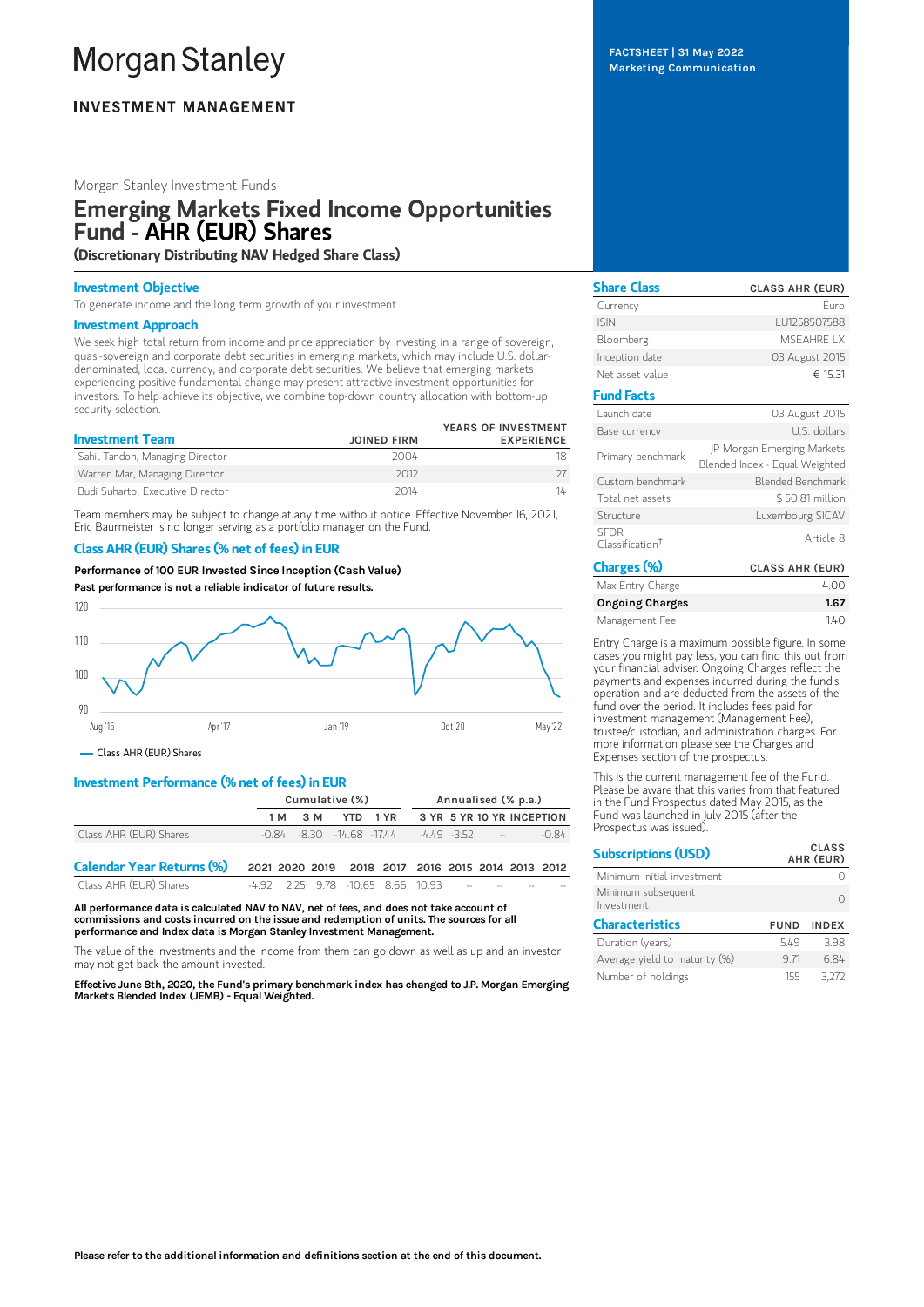## Top Countries (% of Total Net Assets)<sup>1</sup> FUND

|  | Mexico          | 14.33 |
|--|-----------------|-------|
|  | South Africa    | 6.72  |
|  | $\bullet$ China | 6.11  |
|  | Brazil          | 5.98  |
|  | Colombia        | 5.14  |
|  | Nigeria         | 4.64  |
|  | Indonesia       | 4.06  |
|  | Peru            | 3.62  |
|  | Chile           | 3.40  |
|  | Other           | 43.14 |
|  | Cash            | 2.89  |

| Sector Allocation (% of Total Net Assets) <sup>1,2</sup> | <b>PORTFOLIO</b> |
|----------------------------------------------------------|------------------|
| Sovereign                                                | 63.66            |
| Quasi-Sovereign                                          | 6.72             |
| Corporates                                               | 26.73            |
| Industrial                                               | 1.37             |
| <b>Financials</b>                                        | 7.57             |
| Oil & Gas                                                | 4.30             |
| Consumer                                                 | 2.65             |
| <b>TMT</b>                                               | 3.80             |
| Metals & Mining                                          | 1.10             |
| Pulp & Paper                                             | 0.20             |
| Transport                                                | 1.38             |
| Real Estate                                              | 1.62             |
| Utilities                                                | 2.74             |
| Other                                                    | 0.76             |
| Cash & Equivalents                                       | 2.89             |

## **Currency Allocation (% of Total Net Assets)<sup>1</sup> FUND**

|  | US Dollar             | 63.86 |
|--|-----------------------|-------|
|  | Mexican New Peso      | 4.63  |
|  | Chinese Yuan Renminbi | 4.52  |
|  | Thai Baht             | 4.33  |
|  | Brazilian Real        | 3.60  |
|  | Malaysian Ringgit     | 3.43  |
|  | Indonesian Rupiah     | 2.53  |
|  | Polish Zloty New      | 2.38  |
|  | South Africa Rand     | 2.28  |
|  | Zambian Kwacha        | 1.81  |
|  | Other                 | 6.62  |

## **Quality Distribution (% of Total Net Assets)<sup>1,3</sup> FUND**



Please refer to the Prospectus for full risk disclosures, available at w.morganstanleyinvestmentfunds.co<mark>m. All data as of 31.05.2022 and</mark> subject to change daily.

#### Share Class AHR (EUR) Risk and Reward Profile

| Lower Risk |                                  |  |  | Higher Risk                       |  |
|------------|----------------------------------|--|--|-----------------------------------|--|
|            |                                  |  |  |                                   |  |
|            | <b>Potentially Lower Rewards</b> |  |  | <b>Potentially Higher Rewards</b> |  |

The risk and reward category shown is based on historic data.

Historic figures are only a guide and may not be a reliable indicator of what may happen in the future.

- As such this category may change in the future.
- The higher the category, the greater the potential reward, but also the greater the risk of losing the investment. Category 1 does not indicate a risk free investment.
- The fund is in this category because it invests in fixed income securities from emerging markets and the fund's simulated and/or realised return has experienced medium rises and falls historically.
- The fund may be impacted by movements in the exchange rates between the fund's currency and the currencies of the fund's investments.

This rating does not take into account other risk factors which should be considered before investing, these include:

- The value of bonds are likely to decrease if interest rates rise and vice versa.
- The value of financial derivative instruments are highly sensitive and may result in losses in excess of the amount invested by the Sub-Fund. Issuers may not be able to repay their debts, if this happens the value of
- your investment will decrease. This risk is higher where the fund invests in a bond with a lower credit rating. The fund relies on other parties to fulfill certain services, investments or
- transactions. If these parties become insolvent, it may expose the fund to financial loss.
- Sustainability factors can pose risks to investments, for example: impact asset values, increased operational costs.
- There may be an insufficient number of buyers or sellers which may affect the funds ability to buy or sell securities.
- Investment in Fixed Income Securities via the China Interbank Bond Market may also entail additional risks, such as counterparty and liquidity risk.  $\bullet$
- There are increased risks of investing in emerging markets as political, legal and operational systems may be less developed than in developed markets. In order to achieve the currency hedging, this share class relies on other
- parties to fulfil certain contractual obligations, as these parties may fail to do so there is a higher risk to your investment.
- Past performance is not a reliable indicator of future results. Returns may increase or decrease as a result of currency fluctuations. The value of investments and the income from them can go down as well as up and investors may lose all or a substantial portion of his or her investment.
- The value of the investments and the income from them will vary and there can be no assurance that the Fund will achieve its investment objectives.
- Investments may be in a variety of currencies and therefore changes in rates of exchange between currencies may cause the value of investments to decrease or increase. Furthermore, the value of investments may be adversely affected by fluctuations in exchange rates between the investor's reference currency and the base currency of the investments.

#### Additional A Share Classes

|           | <b>CURRENCY</b> | LAUNCH     | <b>ISIN</b>  | <b>BLOOMBERG</b> |
|-----------|-----------------|------------|--------------|------------------|
|           | <b>IISD</b>     | 03.08.2015 | 111258507315 | MSEEXOA I X      |
| $A$ (FUR) | FUR.            | 29 04 2022 | LU2473714439 | MOFIOAM I X      |
| AH (FUR)  | FUR.            | 03.08.2015 | 111258507406 | MSEFAHE I X      |

<sup>†</sup> This Fund is classified as an Article 8 product under the Sustainable Finance Disclosure Regulation. Article 8 products are those which promote environmental or social characteristics and which integrate sustainability into the investment process in a binding manner. Before making any decision to invest in the fund mentioned herein, please refer to all the characteristics and objectives of the Fund noted in the current Prospectus and KIID at morganstanleyinvestmentfunds.com.

<sup>1</sup>May not sum to 100% due to rounding.

For additional information regarding sector classification/definitions please visit www.msci.com/gics and the glossary at www.morganstanley.com/im. <sup>3</sup> Quality distribution data for securities is sourced from Fitch, Moody's and S&P. Where the credit ratings for individual securities differ between the three ratings agencies, the 'highest' rating is applied. The rating of credit default swaps is based on the 'highest' rating of the underlying reference bond. 'Cash' includes investments in short term instruments, including investments in Morgan Stanley liquidity funds. 2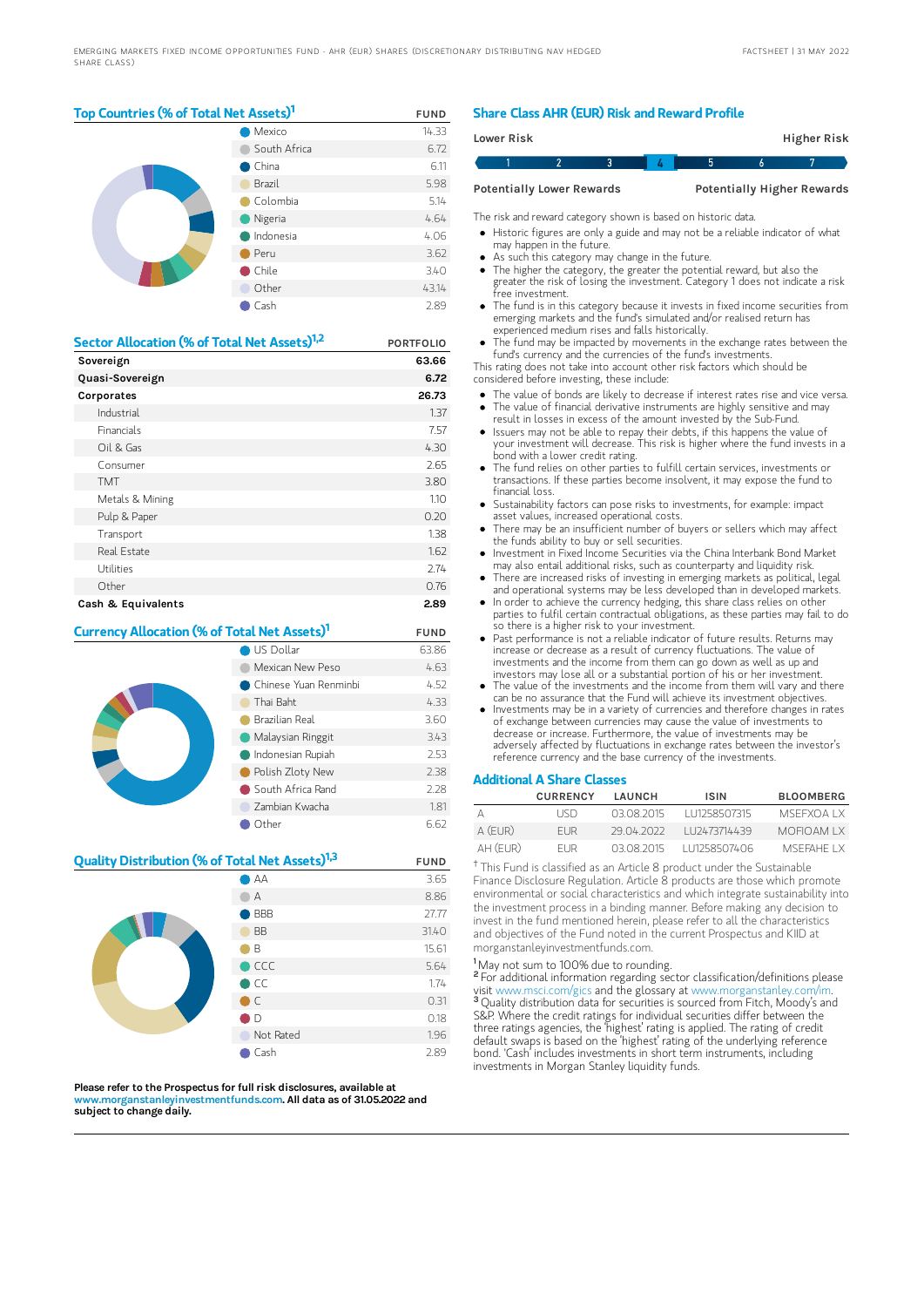This is a marketing communication. Applications for shares in the Fund should not be made without first consulting the current Prospectus and the Key Investor Information Document ("KIID"), which are available in English and in the official language of your local jurisdiction at [morganstanleyinvestmentfunds.com](https://www.morganstanley.com/im/msinvf/index.html) or free of charge from the Registered Office of Morgan Stanley Investment Funds, European Bank and Business Centre, 6B route de Trèves, L-2633 Senningerberg, R.C.S. Luxemburg B 29 192. A summary of investor rights is available in English at the same website. If the management company of the relevant Fund decides to terminate its arrangement for marketing that Fund in any EEA country where it is registered for sale, it will do so in accordance with the relevant UCITS rules.

#### DEFINITIONS

Average yield to maturity measures the annual return on interest-bearing securities. In this it is assumed that they will be held to maturity. This metric includes both the coupon payments received during the term of the security and the repayment of the capital on maturity. **Bloomberg** stands for 'Bloomberg Global Identifier (BBGID)'. This is a unique 12 digit alphanumerical code designed to enable the identification of securities, such as the Morgan Stanley Investment Funds sub-funds at share class level, on a Bloomberg Terminal. The Bloomberg Terminal, a system provided by Bloomberg L.P., enables analysts to access and analyse real-time financial market data. Each Bloomberg code starts with the same BBG prefix, followed by nine further characters that we list here in this guide for each share class of each fund. Cash & Equivalents are defined as the value of assets that can be converted into cash immediately. These include commercial paper, open FX transactions, Treasury bills and other short-term instruments. Such instruments are considered cash equivalents because they are deemed liquid and not subject to significant risk of changes in values. Duration is a measure of the sensitivity of the price (the value of principal) of a fixed-income investment to a change in interest rates. Duration is expressed as a number of years. Rising interest rates mean falling<br>bond prices, while declining interest rates mean rising bond prices. **ISIN** is the international securities identification number (ISIN), a 12 digit code consisting of numbers and letters that distinctly identifies securities. NAV is the Net Asset Value per share of the Fund (NAV), which represents the value of the assets of a fund less its liabilities. Number of holdings provided are a typical range, not a maximum number. The portfolio may exceed this from time to time due to market conditions and outstanding trades.

#### INDEX INFORMATION

Blended Benchmark refers to performance of Fund's benchmarks since inception - 03 August 2015 to 08 June 2020: 1/3 J.P. Morgan EMBI Global Index, 1/3 J.P. Morgan GBI-EM Global Diversified Index, 1/3 J.P. Morgan CEMBI Broad Diversified Index; 08 June 2020 and beyond - J.P. Morgan Emerging Markets Blended Index (JEMB) - Equal Weighted. The J.P. Morgan Emerging Markets Blended Index (JEMB) - Equal

Weighted is comprised of 1/3 J.P. Morgan Emerging Markets Bond Global Diversified Index (tracks total returns for traded external debt instruments in the emerging markets, and is an expanded version of the EMBI+. As with the EMBI+, the EMBI Global includes US dollar-denominated Brady bonds, loans, and Eurobonds with an outstanding face value of at least \$500 million), 1/3 J.P. Morgan GBI-EM Global Diversified Index (a comprehensive global local emerging markets index that consists of regularly traded, liquid fixed-rate, domestic currency government bonds and includes only the countries which give access to their capital market to foreign investors (excludes China, India), and 1/3 J.P. Morgan CEMBI Broad Diversified Index (a global, liquid corporate emerging- markets benchmark that tracks U.S.-denominated corporate bonds issued by emerging- markets entities).

#### **DISTRIBUTION**

This communication is only intended for and will only be distributed to persons resident in jurisdictions where such distribution or availability would not be contrary to local laws or regulations. In particular, the Shares are not for distribution to US persons.

Ireland: MSIM Fund Management (Ireland) Limited. Registered Office: The Observatory, 7-11 Sir John Rogerson's Quay, Dublin 2, D02 VC42, Ireland. Registered in Ireland as a private company limited by shares under company number 616661. MSIM Fund Management (Ireland) Limited is regulated by the Central Bank of Ireland. United Kingdom: Morgan Stanley Investment Management Limited is authorised and regulated by the Financial Conduct Authority. Registered in England. Registered No. 1981121. Registered Office: 25 Cabot Square, Canary Wharf, London E14 4QA,<br>authorised and regulated by the Financial Conduct Authority. **Dubai:** Morgan Stanley Investment Management Limited (Representative Office, Unit Precinct 3-7th Floor-Unit 701 and 702, Level 7, Gate Precinct Building 3, Dubai International Financial Centre, Dubai, 506501, United Arab Emirates. Telephone: +97 (0)14 709 7158). Italy: MSIM Fund Management (Ireland)Limited, Milan Branch (Sede Secondaria di Milano) is a branch of

MSIM Fund Management (Ireland) Limited, a company registered in Ireland, regulated by the Central Bank of Ireland and whose registered office is at The Observatory, 7-11 Sir John Rogerson's Quay, Dublin 2, D02 VC42, Ireland. MSIM Fund Management (Ireland) Limited Milan Branch (Sede Secondaria di Milano) with seat in Palazzo Serbelloni Corso Venezia, 16 20121 Milano, Italy, is registered in Italy with company number and VAT number 11488280964. The Netherlands: MSIM Fund Management (Ireland) Limited, Rembrandt Tower, 11th Floor Amstelplein 1 1096HA, Netherlands. Telephone: 31 2-0462-1300. Morgan Stanley Investment Management is a branch office of MSIM Fund Management (Ireland) Limited. MSIM Fund Management (Ireland) Limited is regulated by the Central Bank of Ireland. France: MSIM Fund Management (Ireland) Limited, Paris Branch is a branch of MSIM Fund Management (Ireland) Limited, a company registered in Ireland, regulated by the Central Bank of Ireland and whose registered office is at The Observatory, 7-11 Sir John Rogerson's Quay, Dublin 2, D02 VC42, Ireland. MSIM Fund Management (Ireland) Limited Paris Branch with seat at 61 rue de Monceau 75008 Paris, France, is registered in France with<br>company number 890 071 863 RCS. **Spain:** MSIM Fund Management (Ireland) Limited, Sucursal en España is a branch of MSIM Fund Management (Ireland) Limited, a company registered in Ireland, regulated by the Central Bank of Ireland and whose registered office is at The Observatory, 7-11 Sir John Rogerson's Quay, Dublin 2, D02 VC42, Ireland. MSIM Fund Management (Ireland) Limited, Sucursal en España with seat in Calle Serrano 55, 28006, Madrid, Spain, is registered in Spain with tax identification number W0058820B. Switzerland: Morgan Stanley & Co. International plc, London, Zurich Branch Authorised and regulated by the Eidgenössische Finanzmarktaufsicht ("FINMA"). Registered with the Register of Commerce Zurich CHE-115.415.770. Registered Office: Beethovenstrasse 33, 8002 Zurich, Switzerland, Telephone +41 (0) 44 588 1000. Facsimile Fax: +41(0) 44 588 1074.

Australia: This publication is disseminated in Australia by Morgan Stanley Investment Management (Australia) Pty Limited ACN: 122040037, AFSL No. 314182, which accepts responsibility for its contents. This publication, and any access to it, is intended only for "wholesale clients" within the meaning of the Australian Corporations Act. Hong Kong: This document has been issued by Morgan Stanley Asia Limited for use in Hong Kong and shall only be made available to "professional investors" as defined under the Securities and Futures Ordinance of Hong Kong (Cap 571). The contents of this document have not been reviewed nor approved by any regulatory authority including the Securities and Futures Commission in Hong Kong. Accordingly, save where an exemption is available under the relevant law, this document shall not be issued, circulated, distributed, directed at, or made available to, the public in Hong Kong. Singapore: This publication should not be considered to be the subject of an invitation for subscription or purchase, whether directly or indirectly, to the public or any member of the public in Singapore other than (i) to an institutional investor under section 304 of the Securities and Futures Act, Chapter 289 of Singapore ("SFA"), (ii) to a "relevant person" (which includes an accredited investor) pursuant to section 305 of the SFA, and such distribution is in accordance with the conditions specified in section 305 of the SFA; or (iii) otherwise pursuant to, and in accordance with the conditions of, any other applicable provision of the SFA. In particular, for investment funds that are not authorized or recognized by the MAS, units in such funds are not allowed to be offered to the retail public; any written material issued to persons as aforementioned in connection with an offer is not a prospectus as defined in the SFA and, accordingly, statutory liability under the SFA in relation to the content of prospectuses does not apply, and investors should consider carefully whether the investment is suitable for them. This publication has not been reviewed by the Monetary Authority of Singapore.

Chile: Neither the Fund nor the interests in the Fund are registered in the Registry of Offshore Securities (el Registro de Valores Extranjeros) or subject to the supervision of the Commission for the Financial Market (la Comisión para el Mercado Financiero). This document and other offering materials relating to the offer of the interests in the Fund do not constitute a public offer of, or an invitation to subscribe for or purchase, the Fund interests in the Republic of Chile, other than to individually identified purchasers pursuant to a private offering within the meaning of Article 4 of the Chilean Securities Act (la Ley del Mercado de Valores) (an offer that is not "addressed to the public at large or to a certain sector or specific group of the public").

Peru: The interests in the Fund have not been and will not be registered in Peru under Decreto Legislativo 862: Ley de Fondos de Inversión y sus Sociedades Administradoras or under Decreto Legislativo 861: Ley del Mercado de Valores (the "Securities Market Law"), and are being offered to institutional investors only (as defined in article 8 of the Securities Market Law) pursuant to a private placement, according to article 5 of the Securities Market Law. The interests in the Fund have not been registered in the securities market public registry (Registro Público del Mercado de Valores) maintained by, and the offering of the Fund interests in Peru is not subject to the supervision of, the Superintendencia del Mercado de Valores. Any transfers of the Fund interests shall be subject to the limitations contained in the Securities Market Law and the regulations issued